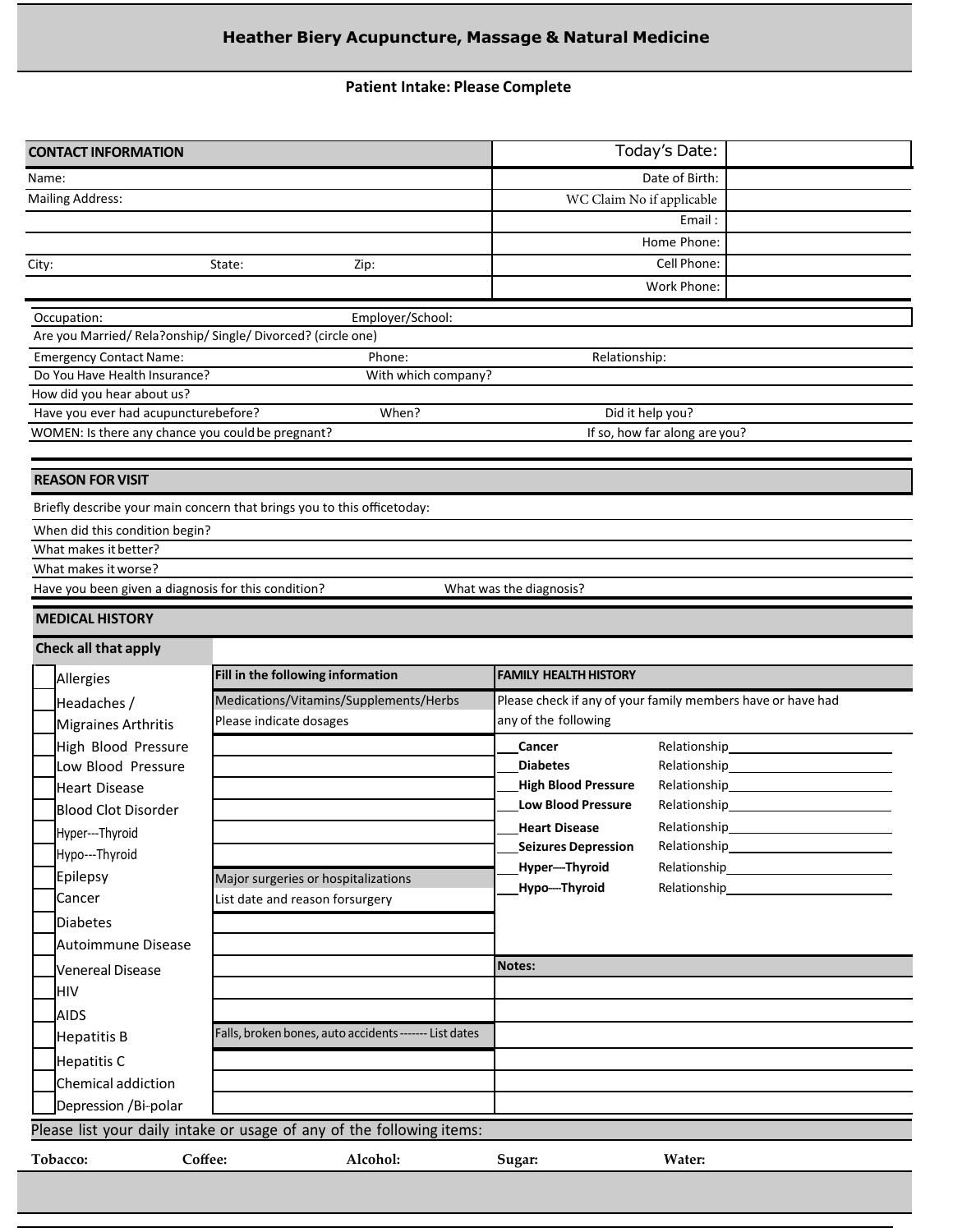# **Example 20 Heather Biery Acupuncture, Massage & Natural Medicine**

| Please describe your experiences or concerns with the following areas of health. |                                   |                                |  |  |
|----------------------------------------------------------------------------------|-----------------------------------|--------------------------------|--|--|
| <b>Digestion</b>                                                                 | Ears, Eyes, Nose and Throat, Head | <b>Energy level</b>            |  |  |
|                                                                                  |                                   |                                |  |  |
|                                                                                  |                                   |                                |  |  |
|                                                                                  |                                   |                                |  |  |
|                                                                                  |                                   |                                |  |  |
|                                                                                  |                                   |                                |  |  |
|                                                                                  |                                   |                                |  |  |
|                                                                                  |                                   |                                |  |  |
|                                                                                  |                                   |                                |  |  |
|                                                                                  |                                   |                                |  |  |
|                                                                                  |                                   |                                |  |  |
|                                                                                  |                                   |                                |  |  |
|                                                                                  | <b>Sleep</b>                      |                                |  |  |
|                                                                                  |                                   | <b>Emotions</b>                |  |  |
|                                                                                  |                                   |                                |  |  |
|                                                                                  |                                   |                                |  |  |
| Diet/Nutrition                                                                   |                                   |                                |  |  |
|                                                                                  |                                   |                                |  |  |
|                                                                                  |                                   |                                |  |  |
|                                                                                  |                                   |                                |  |  |
|                                                                                  |                                   |                                |  |  |
|                                                                                  |                                   |                                |  |  |
|                                                                                  | Reproductive System               |                                |  |  |
|                                                                                  |                                   |                                |  |  |
|                                                                                  |                                   |                                |  |  |
|                                                                                  |                                   | <b>Body Temp. and Sweating</b> |  |  |
|                                                                                  |                                   |                                |  |  |
| $Elimination \\$                                                                 |                                   |                                |  |  |
| <b>Bowel movements</b>                                                           |                                   |                                |  |  |
|                                                                                  |                                   |                                |  |  |
|                                                                                  |                                   |                                |  |  |
|                                                                                  |                                   |                                |  |  |
|                                                                                  |                                   |                                |  |  |
|                                                                                  |                                   |                                |  |  |
|                                                                                  |                                   |                                |  |  |
|                                                                                  |                                   |                                |  |  |
| <b>Urination</b>                                                                 | Lifestyle / Exercise              | Notes:                         |  |  |
|                                                                                  |                                   |                                |  |  |
|                                                                                  |                                   |                                |  |  |
|                                                                                  |                                   |                                |  |  |
|                                                                                  |                                   |                                |  |  |
|                                                                                  |                                   |                                |  |  |
|                                                                                  |                                   |                                |  |  |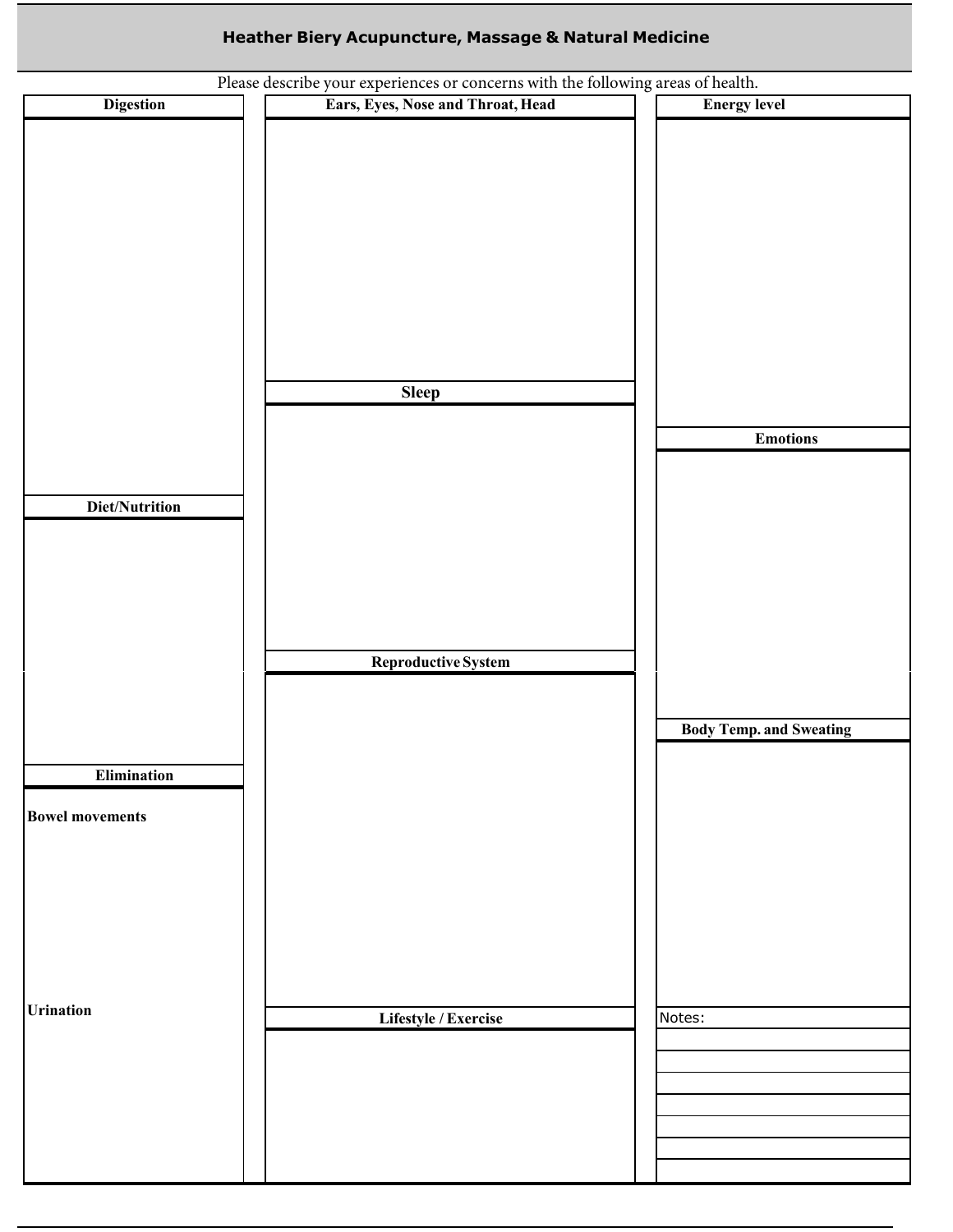# **Example 20 Heather Biery Acupuncture, Massage & Natural Medicine**

**Please Mark**

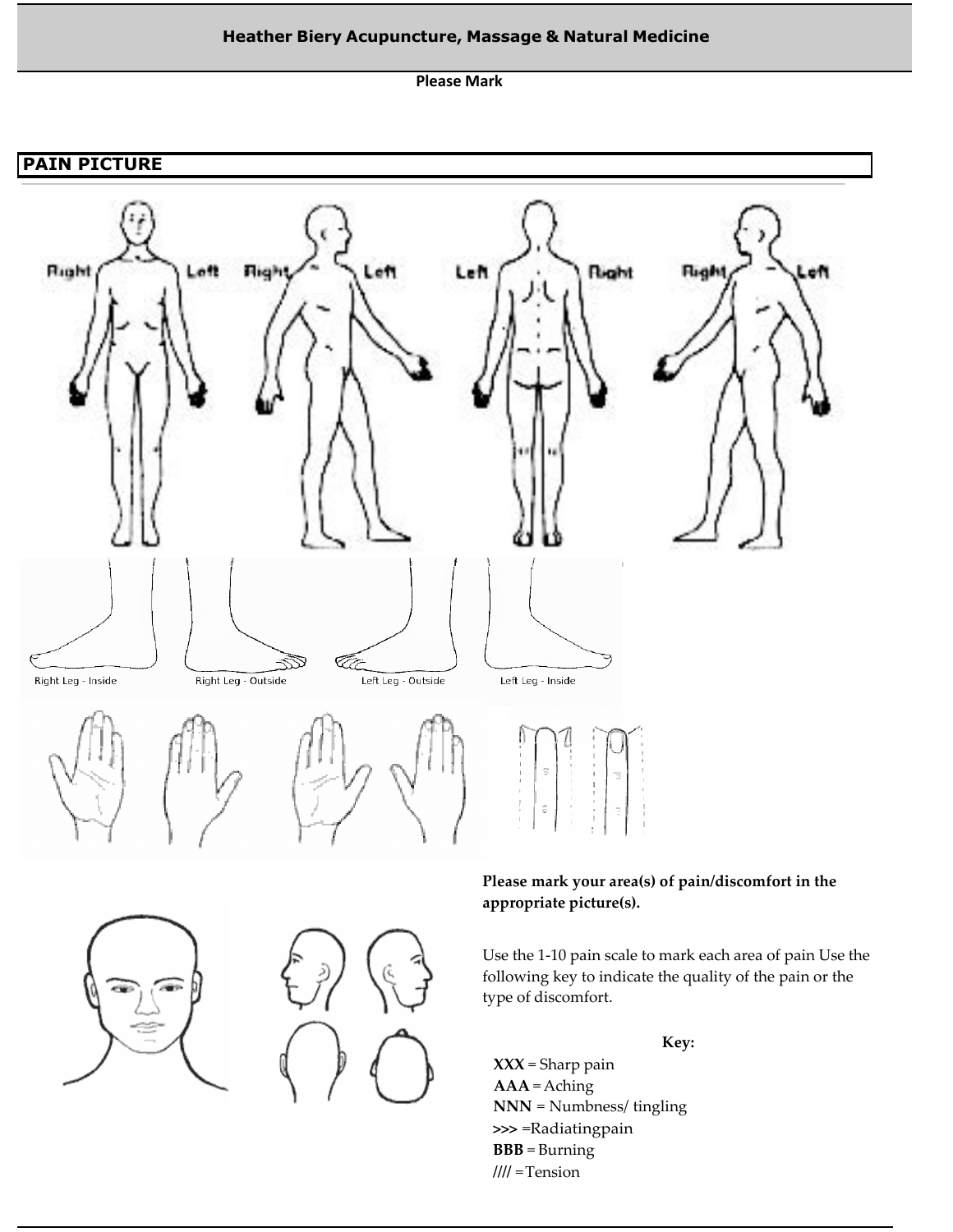# **Privacy Practices Summary and Patient Acknowledgement of Receipt**

Please referto our complete **Notice Of Privacy Practices** for the details of the information summarized below at any time.

### Summary:

**Heather Biery Acupuncture, Massage & Natural Medicine may use and share Protected Health Information (PHI) about you:** as necessary to provide you with appropriate medical treatment and health services, to collect payment for services rendered to you and for our internal health care operations management and compliance monitoring.

**Heather Biery Acupuncture may disclose PHI without your written permission:** as required by state, federal or local law; in the case of suspected child abuse or neglect; when the public health is at risk; in response to a court order or warrant; to coroners, medical examiners and funeral directors; to organ donor facilities if you are an organ donor; when the information is in no way personally identifiable as yours.

## All other uses of your PHI not covered by our Notice of Privacy Practices or the laws that apply to us will be made only **with your written consent.**

## **You have the following rights relating to the health data we keep about you:**

- Right to inspect your health record and to receive a copy of your health record upon request
- Right to amend information in your health record you believe is inaccurate or incomplete
- Right to know to whom we have disclosed your health information
- Right to ask for limits on the health information data we give out about you
- Right to receive communication from us about your health information in alternate ways
- Right to a paper copy of the complete Notice of Privacy Practices

## **Other Policies**

Please initial in the space next to each of the following to acknowledge that you have read and agree to the policies and conditions relevant to receiving treatment from Dr. Heather Biery Wellner DAOM, of Heather Biery Acupuncture, Massage & Natural Medicine.

I acknowledge that I have received the SUMMARY and NOTICE OF PRIVACYPRACTICES of this practice.

 I understand that Acupuncture and Chinese Herbal Medicine are not meant to replace medical diagnosis or treatment. If symptoms are severe or persistent I should consult my physician as well.

 I understand that I am personally responsible for payment. I agree that if Dr. Biery Wellner is billing a third party claim on my behalf, that I will pay her in full when the claim is settled.

 I understand that there will be interest charges at the rate of 20% annually on any unpaid balance on my account that remain past due for 30 days or more.

I understand that there will be a \$25.00 Returned Check Fee on all returned checks.

 I understand that it is my responsibility to provide Dr. Biery Wellner with a minimum of 24 hours notice if I have to cancel or reschedule an appointment and that I will be charged in full for any appointments cancelled with less than 24 hours notice.

I agree to keep my Doctor of Acupuncture & Oriental Medicine informed of any and all changes in my health.

**Release of Information ---** *Please complete the section below to indicate your Release of Information if applicable.*

I, (patient) authorize Dr. Heather Biery Wellner DAOM, LAc, to release therapeutic and medical information to the following individuals or insurance companies:

The purpose of sharing this information with the above individuals or entities is to enhance my treatment as well as for assistance in the reimbursement of funds.

This consent is authorized for the following period of time: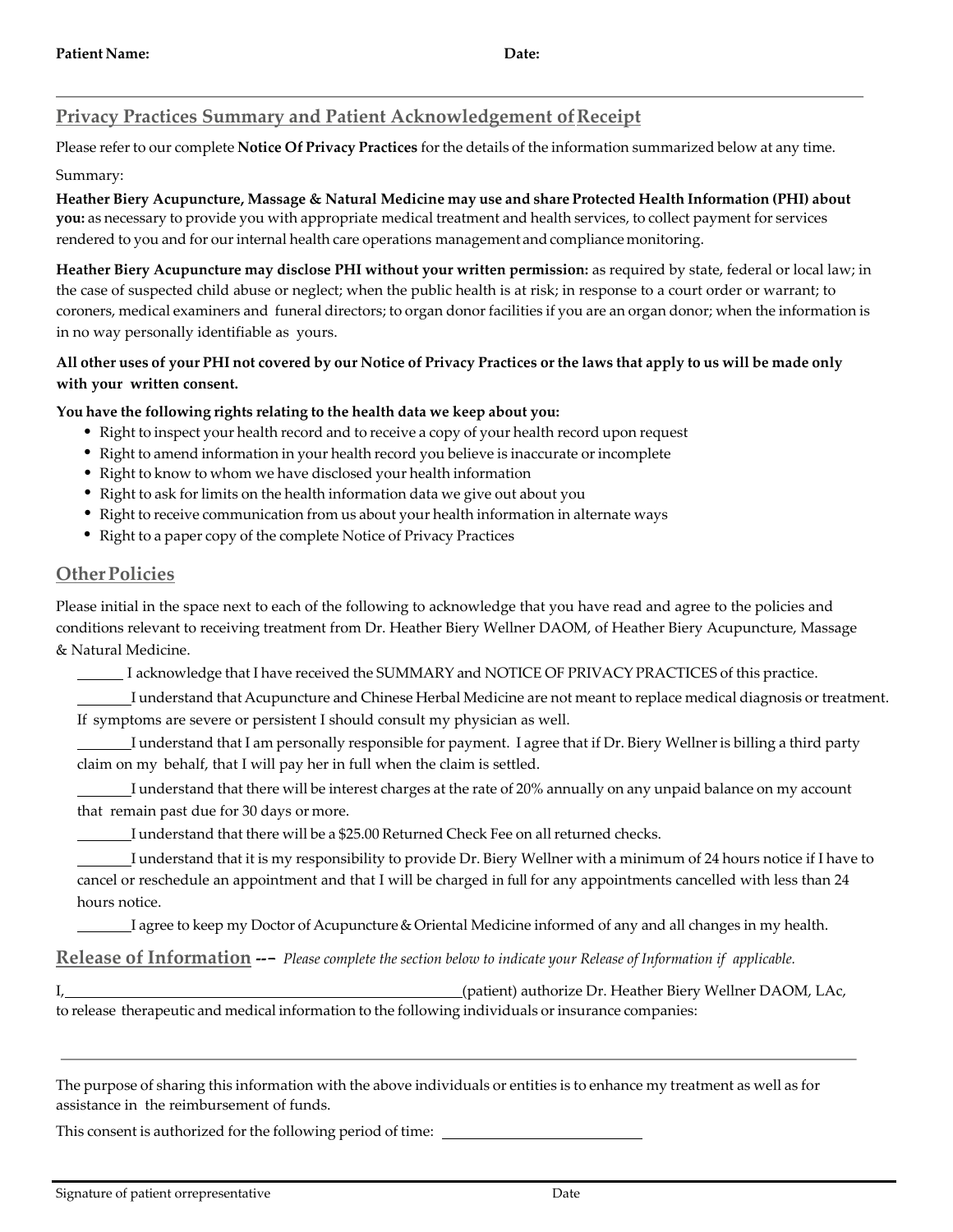## **ACUPUNCTURE INFORMED CONSENT TO TREAT**

I hereby request and consent to the performance of acupuncture treatments and other procedures within the scope of the practice of acupuncture on me (or on the patient named below, for whom I am legally responsible) by the acupuncturist named below and/or other licensed acupuncturists who now or in the future treat me while employed by, working or associated with or serving as back-up forthe acupuncturist named below, including those working at the clinic or office listed below or any other office or clinic, whether signatories to this form or not. I understand that methods of treatment may include, but are not limited to, acupuncture, moxibustion, cupping, electrical stimulation, Tuina (Chinese massage), Shiatsu (Japanese Massage), Seitai (Japanese Structural Balancing), Chinese herbal medicine, and nutritional counseling. I understand that the herbs may need to be prepared and the teas consumed according to the instructions provided orally and in writing. The herbs may have an unpleasant smell or taste. I will immediately notify a member of the clinical staff of any unanticipated or unpleasant effects associated with the consumption of the herbs.

I have been informed that acupuncture is a generally safe method of treatment, but that it may have some side effects, including bruising, numbness or tingling near the needling sites that may last a few days, and dizziness or fainting. Bruising is a common side effect of cupping. Unusual risks of acupuncture include spontaneous miscarriage, nerve damage and organ puncture, including lung puncture (pneumothorax). Infection is another possible risk, although the clinic uses sterile disposable needles and maintains a clean and safe environment. Burns and/or scarring are a potential risk of moxibustion and cupping. I understand that while this document describes the major risks of treatment, other side effect and risks may occur. The herbs and nutritional supplements (which are from plant, animal and mineral sources) that have been recommended are traditionally considered safe in the practice of Chinese Medicine, although some may be toxic in large doses. I understand that some herbs may be inappropriate during pregnancy. Some possible side effects of taking herbs are nausea, gas, stomachache, vomiting, headache, diarrhea, rashes, hives, and tingling of the tongue. I will notify a clinical staff member who is caring for me if I am or become pregnant.

I do not expect the clinical staff to be able to anticipate and explain all possible risks and complications of treatment, and I wish to rely on the clinical staff to exercise judgment during the course of treatment which the clinical staff thinks at the time, based upon the facts then known is in my best interest. I understand that results are not guaranteed.

I understand the clinical and administrative staff may review my patient records and lab reports, but all my records will be kept confidential and will not be released without my written consent.

By voluntarily signing below, I show that I have read, or have had read to me, the above consent to treatment, have been told about the risks and benefits of acupuncture and other procedures, and have had an opportunity to ask questions. I intend this consent form to cover the entire course of treatment for my present condition and for any future condition(s) for which I seek treatment.

| PRINT PATIENT'S NAME:              |                                                        |  |  |  |  |
|------------------------------------|--------------------------------------------------------|--|--|--|--|
| PATIENT SIGNATURE: $\mathbf X$     | (Date)                                                 |  |  |  |  |
| (Or Patient Representative)        | Indicate relationship if signing for patient _________ |  |  |  |  |
| OFFICE SIGNATURE: $\boldsymbol{X}$ | (Date)                                                 |  |  |  |  |
|                                    |                                                        |  |  |  |  |

### Dr. Heather Biery Wellner DAOM LAc